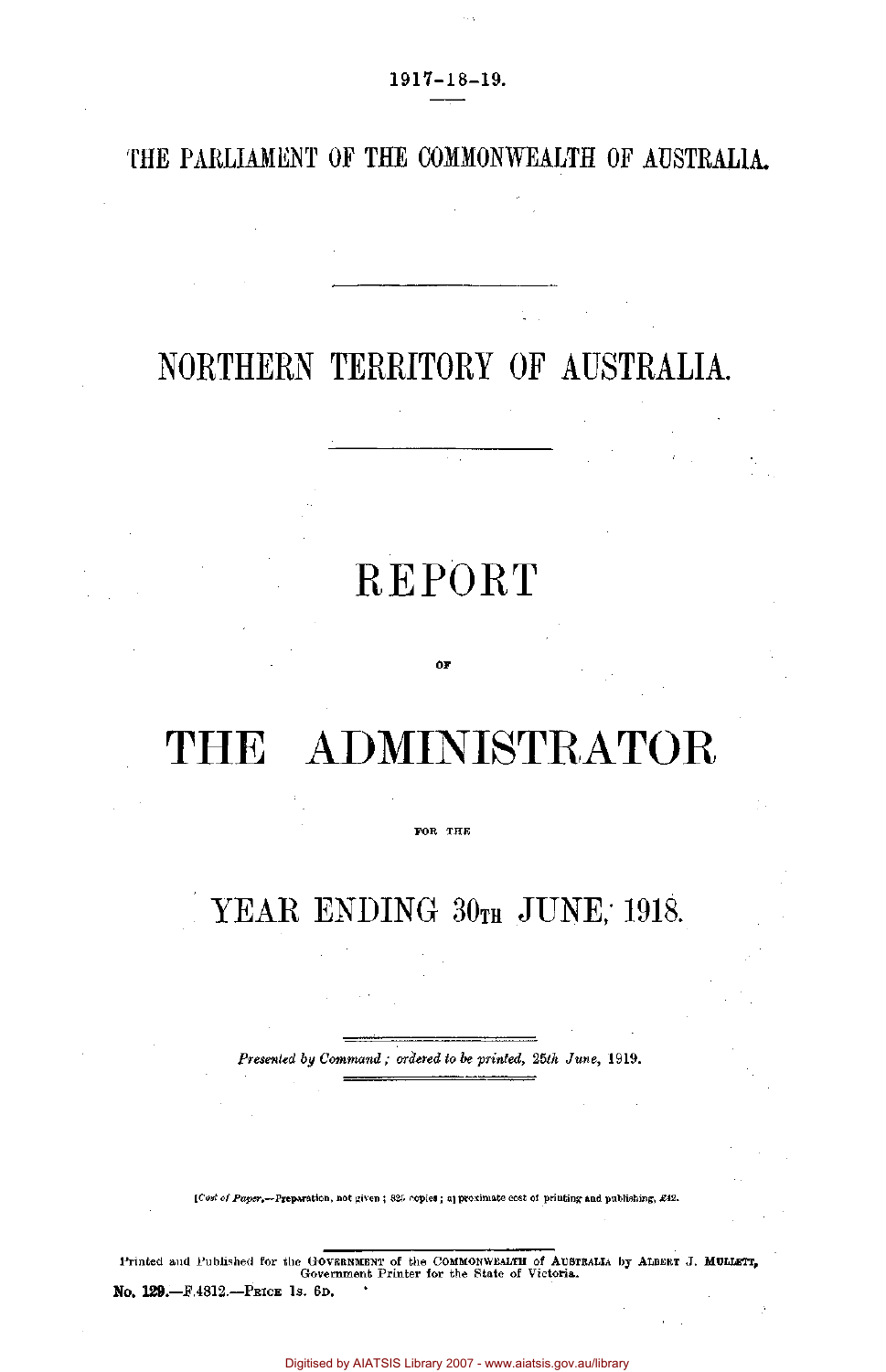### CONTENTS.

 $\sim 10^{11}$ 

 $\sim 10^{-1}$ 

 $\frac{1}{\sqrt{2}}\frac{1}{\sqrt{2}}\frac{d\phi}{d\phi}$ 

 $\hat{\boldsymbol{\beta}}$ 

 $\sim$ 

 $\bar{\beta}$ 

 $\sim 10$ 

 $\mathcal{L}^{\text{max}}_{\text{max}}$  , where  $\mathcal{L}^{\text{max}}_{\text{max}}$ 

 $\mathcal{L}^{\text{max}}_{\text{max}}$  and  $\mathcal{L}^{\text{max}}_{\text{max}}$ 

 $\label{eq:2.1} \frac{1}{\sqrt{2}}\left(\frac{1}{\sqrt{2}}\right)^{2} \left(\frac{1}{\sqrt{2}}\right)^{2} \left(\frac{1}{\sqrt{2}}\right)^{2} \left(\frac{1}{\sqrt{2}}\right)^{2} \left(\frac{1}{\sqrt{2}}\right)^{2} \left(\frac{1}{\sqrt{2}}\right)^{2} \left(\frac{1}{\sqrt{2}}\right)^{2} \left(\frac{1}{\sqrt{2}}\right)^{2} \left(\frac{1}{\sqrt{2}}\right)^{2} \left(\frac{1}{\sqrt{2}}\right)^{2} \left(\frac{1}{\sqrt{2}}\right)^{2} \left(\$ 

 $\sim 10^{-11}$ 

 $\frac{1}{2}$ 

 $\sim$ 

 $\mathcal{L}_{\text{max}}$  ,  $\mathcal{L}_{\text{max}}$ 

| Administrator's Report       |           | $\ddotsc$     | $\cdots$  | $\cdots$  | $\cdots$  | $\cdots$  | $\ddotsc$ | . .       | $\ddotsc$            | 3   |
|------------------------------|-----------|---------------|-----------|-----------|-----------|-----------|-----------|-----------|----------------------|-----|
| Health                       | $\cdots$  | $\cdot$ .     |           | $\cdots$  | $\cdots$  | $\cdots$  |           | $\ddotsc$ | $\ddotsc$            | 13  |
| Mines                        | $\ddotsc$ | $\ddotsc$     | $\cdots$  |           | $\ddotsc$ |           |           | $\cdots$  | $\ddot{\phantom{0}}$ | 16  |
| Lands and Surveys            |           |               | $\ddotsc$ |           | $\cdots$  | $\ddotsc$ |           |           | $\ddotsc$            | -29 |
| Agriculture                  | $\ldots$  | $\cdots$      |           | $\cdots$  | $\cdots$  | $\cdots$  | $\cdots$  | $\cdots$  | $\ddotsc$            | -31 |
| Stock                        | $\cdots$  | $\cdots$      | $\cdots$  |           | .         | .         | $\cdots$  | $\ddotsc$ | $\ddotsc$            | -39 |
| Oenpelli Aboriginal Station  |           |               | $\ddotsc$ | $\cdots$  | $\cdots$  | $\cdots$  | $\ddotsc$ | $\ddotsc$ | $\ddotsc$            | 41  |
| Education                    | .         |               | $\cdots$  | $\cdots$  |           | $\cdots$  |           | ---       | $\ddotsc$            | 42  |
| Aborigines                   | $\cdots$  | $\cdots$      | $\ddotsc$ | $\cdots$  | $\ddotsc$ | $\ddotsc$ | $\cdots$  |           | $\cdots$             | 44  |
| Public Works                 | $\ddotsc$ | $\cdots$      | $\cdots$  |           | $\cdots$  |           |           | $\cdots$  |                      | 46  |
| Shipping                     | $\ddotsc$ | $\cdots$      | $\cdots$  | $\cdots$  | $\ldots$  | $\cdots$  | .         | $\ddotsc$ | $\ddotsc$            | 46  |
| <b>Public Trustee</b>        | $\cdots$  |               | $\cdots$  | $\ddotsc$ |           | $1 + 1$   |           |           | $\ddotsc$            | 47  |
| Supreme Court                |           | $\sim$ $\sim$ | $\cdots$  | $\cdots$  | $\cdots$  |           | $\ddotsc$ |           | $\ddotsc$            | 47  |
| Gaol<br>$\ddot{\phantom{a}}$ | $\cdots$  | $\cdots$      |           | $\cdots$  | $\ddotsc$ |           | $\cdots$  | .         | $\ddotsc$            | 48  |

Digitised by AIATSIS Library 2007 - www.aiatsis.gov.au/library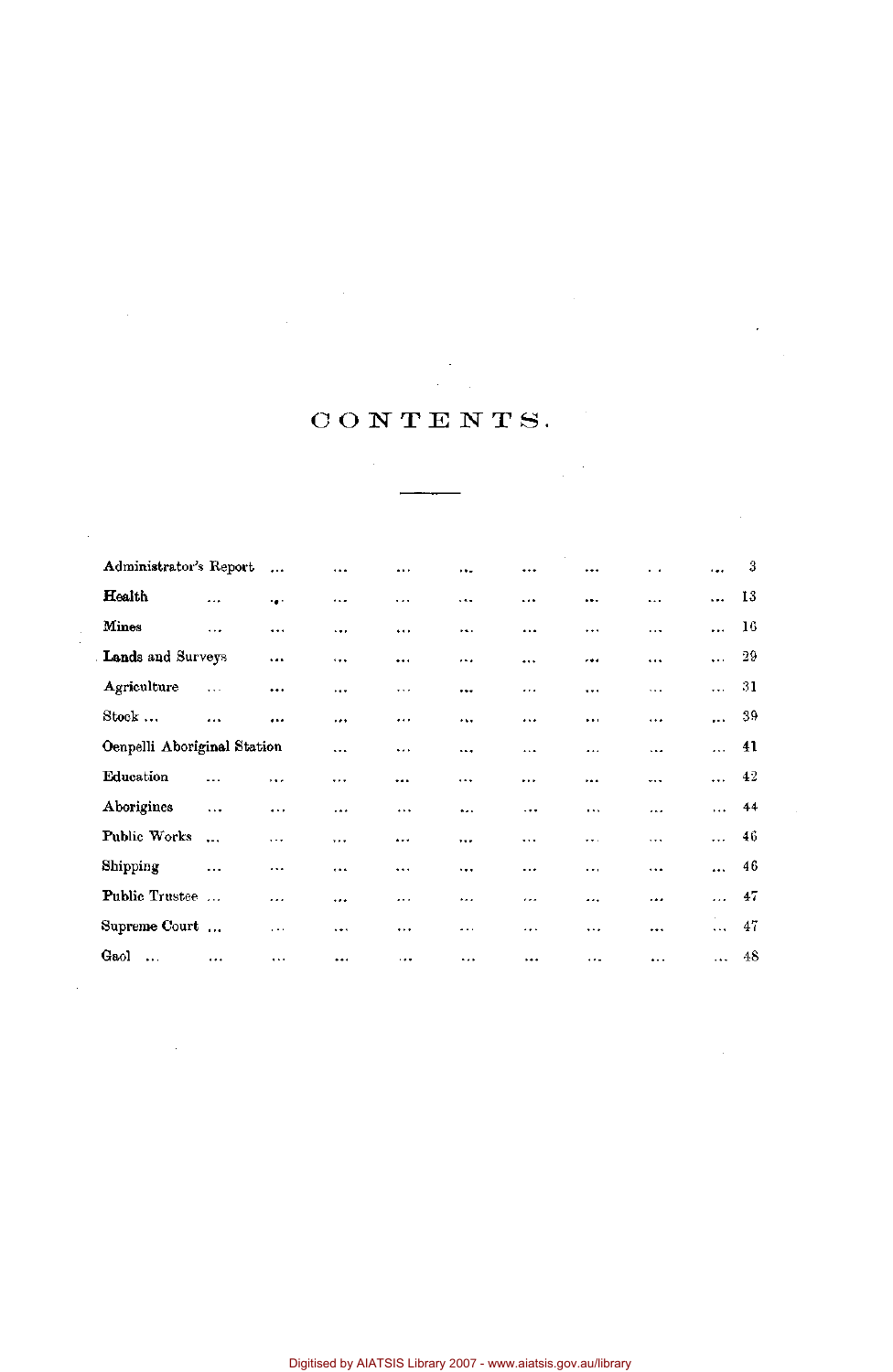### SETTLEMENT OF RETURNED SOLDIERS.

Should there be any members of our Australian Army, who on their return are desirous of settling on land in the Territory, I can recommend no more suitable area than that on the East Alligator River, in the vicinity of Oenpelli. The soil is good, we know that marketable butter can be produced, and pigs grown with the minimum of trouble, while crops of various kinds can be readily cultivated.

He would be a poor sort of pioneer who could not make good, and a worse one who would feel despondent for long with as neighbours two such cheery and capable optimists as Mr. and Mrs. Cahill, who pioneered the district when the nearest neighbour was many days' journey away. They would act as guides and counsellers to newcomers. It is necessary, however, for many reasons, that only married men accompanied by their wives should be allowed to take up land in that district, and it is equally necessary that man and woman should be possessed of the true pioneering spirit without which there is no hope of success.

### FREEZING WORKS.

Early in the year a dispute occurred between the Company and the Queensland Branch of the Australian Meat Industry Employees Union regarding the rate of wages for the ensuing season, which eventually reached a deadlock, and it was decided not to open for the season. Ultimately, negotiations were resumed, and resulted in an agreement. But six valuable weeks were lost, and instead of 40,000 to 50,000 bullocks being treated before the drying of stock route waters precluded the travelling of cattle, only 29,011 could be handled. The small output meant a serious loss to the Company and to the Railways. The cattle treated all belonged to the Northern Agency group of stations and Victoria River Station, none offering from private stations.

From information to hand, it is clear that private station owners, even within 100 or 200 miles of the rail-head, find it pays better to overland their cattle to Queensland or even South Australia, where they arrive as stores, than to sell to the local Company because of the high costs of treatment here compared with Queensland. Unless some change occurs the Works will, therefore, not prove the stimulus to pastoral settlement that was anticipated.

### ABORIGINES.

The new Ordinance has met with some disapproval, but when its provisions are generally understood I venture to think that the bulk of the community will commend its provisions, especially those dealing with the employment of natives in town areas, where some discipline will in future be exercised over the native employee. The " combo'" and his sympathizers naturally resent the drastic penalties for habitualling consorting with the aboriginal female, and keeping her as a mistress.

The native servant is exceptionally well treated in Darwin because of the scarcity. The wage is usually from 5s. to 10s. per week with food, clothing, and tobacco. It is not a subject for remark to see an aboriginal party drive to the picture show in a motor car. Were such his only dissipation, there could be no objection, but, unfortunately, grog, and even opium, are obtainable from certain whites as well as Chinese, and rarely will the native be induced to inform. Having little knowledge of the value of money, he is easily persuaded to pay whatever he has for what may take his fancy at the moment.

The Darwin Compound, with its Hospital and School, under the charge of Superintendent McDonald and Mrs. McDonald, continues a valuable institution, both the authority and influence of Mr. McDonald being recognised by white and aboriginal alike as conducive to good in the community.

Protector Cahill and Oenpelli Station are becoming of greater usefulness to the native population, and more and more " myall " aborigines come there from districts far afield for treatment and inter-communication.

The establishment of the Daly Farm as an aboriginal station should also prove of value in time to come.

Some improvements are being effected at the Alice Springs Compound and School, where Mrs. Standley continues her valuable work.

It is unfortunate that Undoolya blocks in the Macdonnell Ranges were not stocked by the Government, and utilized as an aboriginal station, as I recommended in 1913. By now the station would have shown a handsome profit, one that owing to the increased value of stock would have itself provided for all expenses connected with aboriginal protection.

### LIQUOR DEPARTMENT.

The business as a whole is still conducted at a profit, although the Victoria Hotel, chiefly reserved for travellers and visitors, and has no public bar, shows a serious loss. The Pine Creek Hotel is now also conducted at a loss since the rail-head was transferred to Katherine. The Club Hotel alone is able to make ends meet in the boarding  $p_i$  rt of the business. So far the Supervisor's anticipations of last year have not been realized.